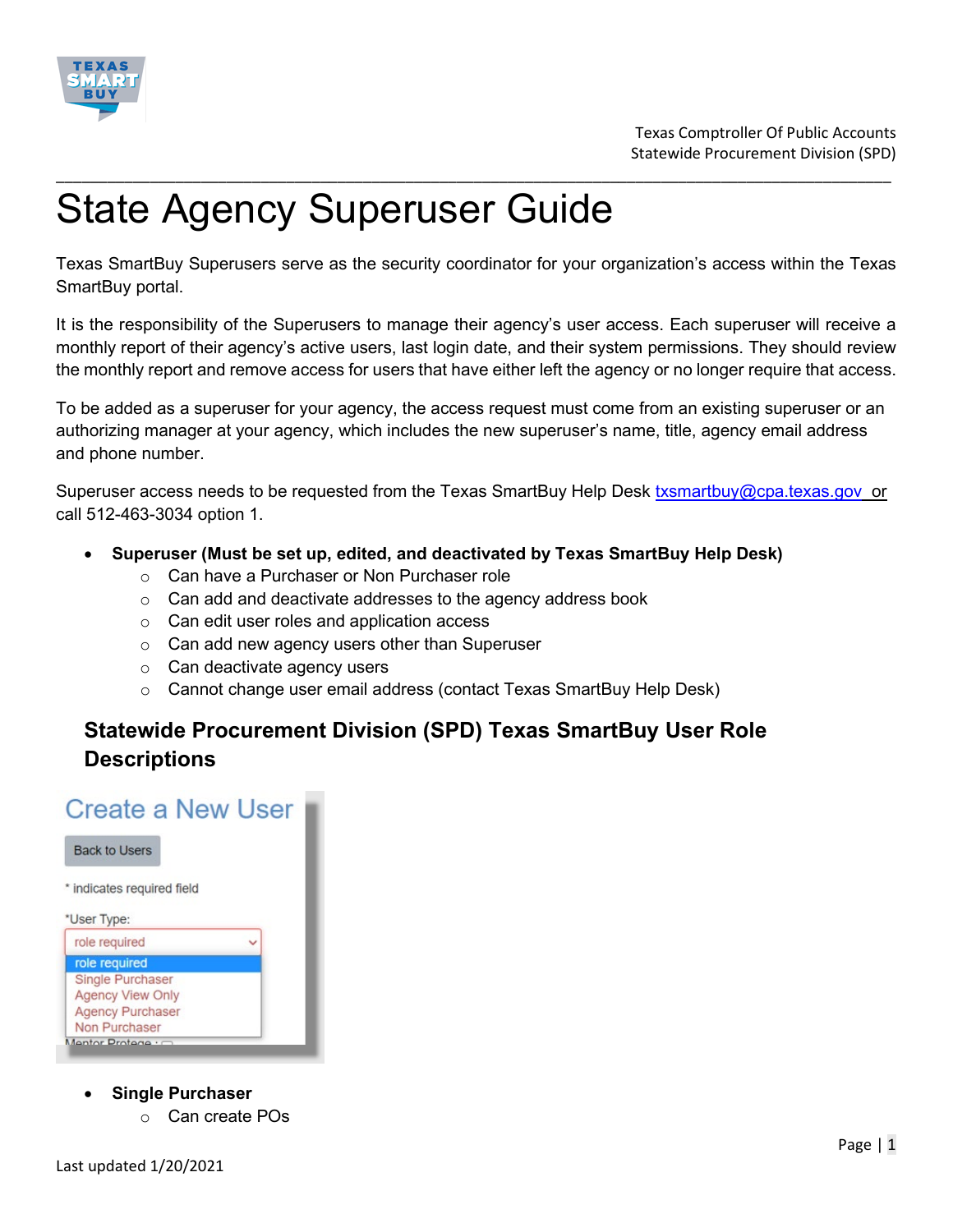

- \_\_\_\_\_\_\_\_\_\_\_\_\_\_\_\_\_\_\_\_\_\_\_\_\_\_\_\_\_\_\_\_\_\_\_\_\_\_\_\_\_\_\_\_\_\_\_\_\_\_\_\_\_\_\_\_\_\_\_\_\_\_\_\_\_\_\_\_\_\_\_\_\_\_\_\_\_\_\_\_\_\_\_\_\_\_\_\_\_\_\_\_\_\_\_\_\_\_ o Can view and edit their own POs
	- o Can cancel their own POs

### • **Agency View Only**

- $\circ$  Can view any POs created by their agency. This access is good for users like accounts payable or others that need to view POs but aren't in a purchaser role.
- $\circ$  These users don't typically have access to other SPD applications
- **Agency Purchaser** 
	- o Can create POs
	- o Can view and edit any PO for their agency
	- o Can cancel any PO for their agency
- **Non Purchaser**
	- o Can create shopping carts
	- o Can save shopping carts
	- o Can have multiple saved carts
	- $\circ$  Can share carts with purchasers
	- o Cannot checkout to create POs

### **Statewide Procurement Division (SPD) Applications Descriptions**

| Create a New User               |   |
|---------------------------------|---|
| <b>Back to Users</b>            |   |
| * indicates required field      |   |
| *User Type:                     |   |
| role required                   |   |
| $VPTS: \Box$                    |   |
| HUB Reporting:                  |   |
| $TPPD: \Box$                    | ₿ |
| Mentor Protege: $\Box$          |   |
| Agency Address:                 |   |
| POD Approver:                   |   |
| ESBD/Procurement                |   |
| Oversight & Delegation : $\cap$ |   |
| 5k Purchasing Restriction : □   |   |
|                                 |   |

- **VPTS (Vendor Performance Tracking System)** This application is used to report a vendor's contract performance. Reports are required for any purchases or milestones over \$25,000**. [Visit 34TAC20 for](https://texreg.sos.state.tx.us/public/readtac%24ext.TacPage?sl=R&app=9&p_dir=&p_rloc=&p_tloc=&p_ploc=&pg=1&p_tac=&ti=34&pt=1&ch=20&rl=509)  [more VPTS rules.](https://texreg.sos.state.tx.us/public/readtac%24ext.TacPage?sl=R&app=9&p_dir=&p_rloc=&p_tloc=&p_ploc=&pg=1&p_tac=&ti=34&pt=1&ch=20&rl=509)**
- **HUB Reporting (Historically Underutilized Businesses)** This is the portal for the agency to submit their HUB expenditures for the Statewide HUB Report.
	- o Usually only granted to HUB Coordinators or other individuals who need to report or review the agency's HUB Report Data
- **TPPD (Texas Purchasing From People With Disabilities) –** This application is for agencies to report exceptions when items available on WorkQuest are purchased from other vendors, if the goods or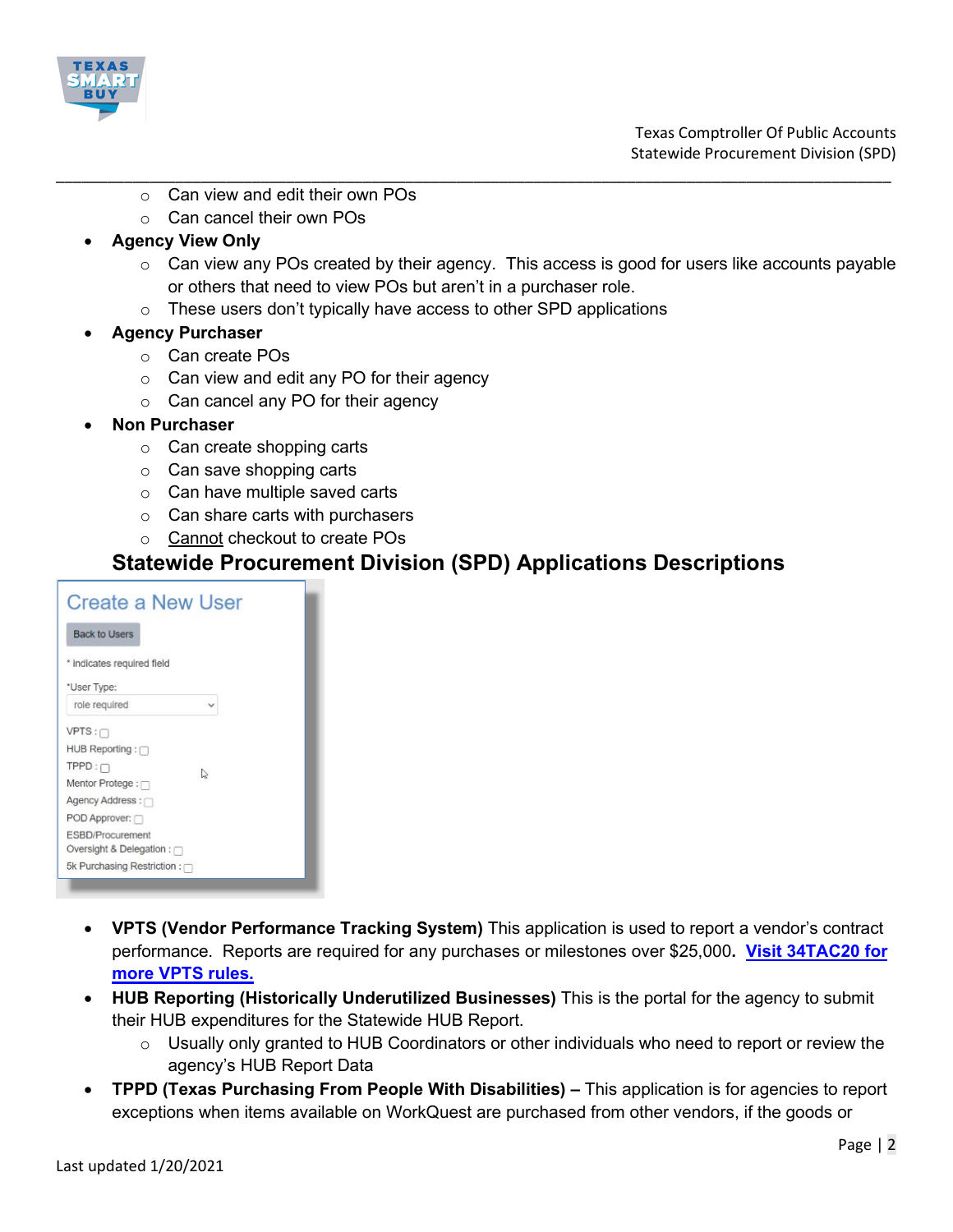

services from WorkQuest meet state specifications as to quantity, quality, price, delivery, life cycle costs, and costs no more than the fair market price of similar items. [Visit TAC 34, 20.306b for more](https://texreg.sos.state.tx.us/public/readtac$ext.TacPage?sl=R&app=9&p_dir=&p_rloc=&p_tloc=&p_ploc=&pg=1&p_tac=&ti=34&pt=1&ch=20&rl=306)  [information about TPPD exception reports.](https://texreg.sos.state.tx.us/public/readtac$ext.TacPage?sl=R&app=9&p_dir=&p_rloc=&p_tloc=&p_ploc=&pg=1&p_tac=&ti=34&pt=1&ch=20&rl=306)

\_\_\_\_\_\_\_\_\_\_\_\_\_\_\_\_\_\_\_\_\_\_\_\_\_\_\_\_\_\_\_\_\_\_\_\_\_\_\_\_\_\_\_\_\_\_\_\_\_\_\_\_\_\_\_\_\_\_\_\_\_\_\_\_\_\_\_\_\_\_\_\_\_\_\_\_\_\_\_\_\_\_\_\_\_\_\_\_\_\_\_\_\_\_\_\_\_\_

- o No restrictions on access. This is reporting only.
- **Mentor Protégé:** This program creates mentor-protégé relationships between prime contractors and HUB vendors to help them increase business and create subcontracting opportunities.
	- $\circ$  Typically, HUB coordinators are the only users that need this access.
- **Agency Address -** The program is used for managing the agency HUB, Agency Heads, Purchasing Heads, and HUB Contacts for the agency.
	- $\circ$  Superusers and agency heads usually have access and manage these contacts. These contacts need to be managed by each agency since they are used to distribute communications to the agency contacts.
- **POD Approver -** This permission allows a user to respond to Procurement Oversight and Delegation (POD) recommendations for solicitations submitted by other users at their agency.
	- The user must be a Certified Texas Contract Developer (CTCD).
- **ESBD Electronic State Business Daily/Procurement Oversight & Delegation -** This access allows users to post solicitations and/or awards on the ESBD advertising platform and submit solicitations directly to SPD for Procurement Oversight and Delegation (POD) or Contract Advisory Team (CAT) review before posting on the ESBD**.** 
	- o The user must be a Certified Texas Contract Developer (CTCD).
- **5K Purchasing Restriction -** When this permission is selected the purchaser is only allowed to create POs totaling \$5,000 or less.
	- o This is intended for users who have not taken the **Basic Texas Purchaser Training**.

For more information about Procurement training, visit the [SPD Training and Policy Division website.](https://comptroller.texas.gov/purchasing/training/)

### **User Management**

### **Creating New Users**

- Choose Users from My Account
- Create User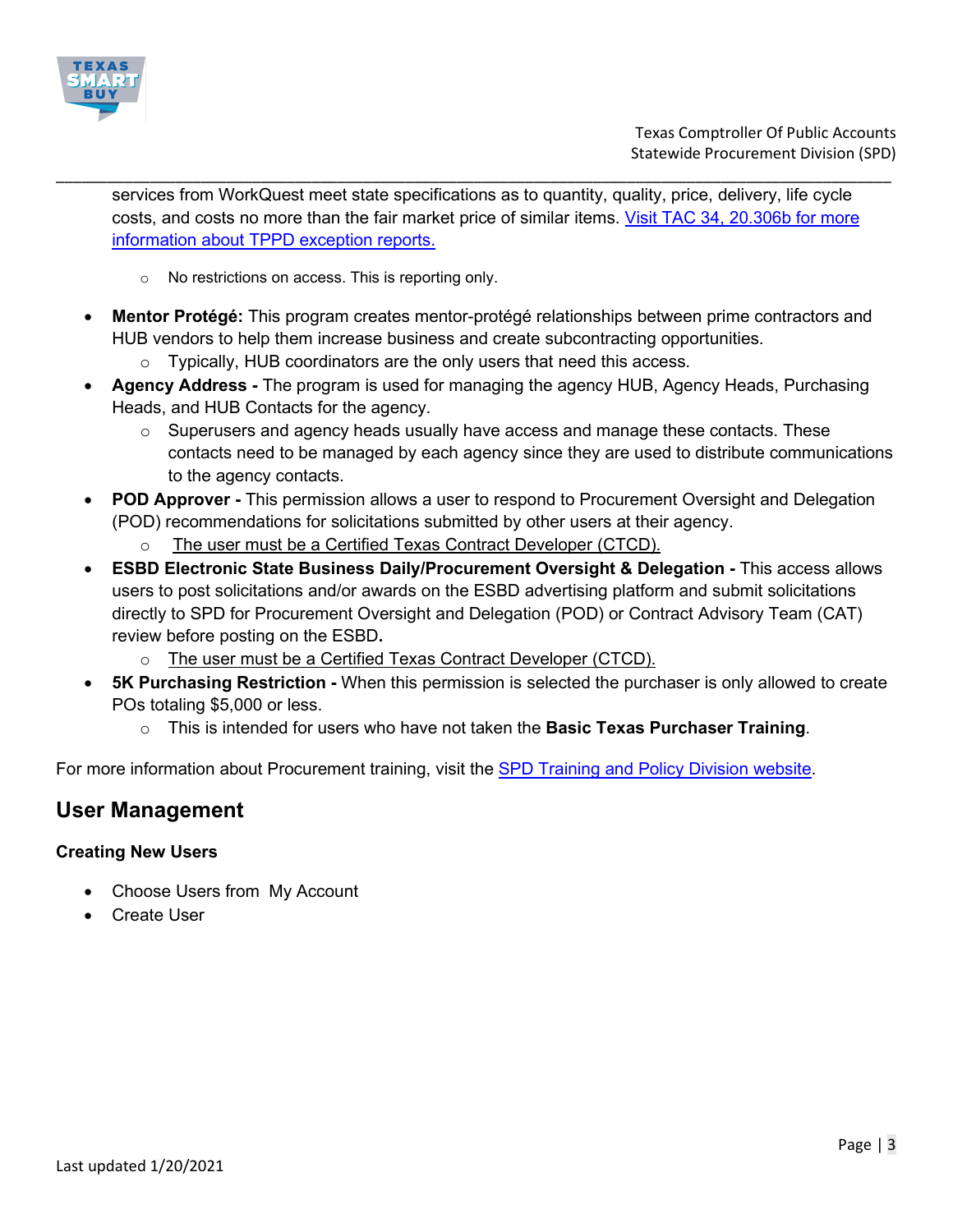

### Texas Comptroller Of Public Accounts Statewide Procurement Division (SPD)

| <b>My Account</b>                     | <b>Users</b>                                                                                        |                                      |                                                                                  |                                 |  |
|---------------------------------------|-----------------------------------------------------------------------------------------------------|--------------------------------------|----------------------------------------------------------------------------------|---------------------------------|--|
| Overview                              | Create User                                                                                         |                                      |                                                                                  |                                 |  |
| Addresses                             | <b>User List</b>                                                                                    |                                      |                                                                                  |                                 |  |
| Update Your Password                  |                                                                                                     |                                      |                                                                                  |                                 |  |
| <b>Update Your Security Questions</b> | Nam<br>uni Aird                                                                                     | Phone<br>$(512) 123 - 4567$          | Access<br>true                                                                   | <b>B</b> Deactivate<br>$/$ Edit |  |
| <b>Users</b>                          | Login Email<br>ajani.aird@cpa.texas.gov                                                             | <b>TSB Role</b>                      | <b>Applications</b>                                                              |                                 |  |
| <b>HUB Report</b>                     | <b>Contact Email</b><br>ajani.aird@cpa.texas.gov                                                    | CPA Non Purchaser                    | ESBD/Procurement Oversight &<br>Delegation                                       |                                 |  |
| Vendor Performance Reporting          |                                                                                                     |                                      |                                                                                  |                                 |  |
| Mentor Protege                        | Name<br>Alexander Kost                                                                              | Phone<br>$(512)$ 463-3418            | Access<br>true                                                                   | <b>B</b> Deactivate<br>$/$ Edit |  |
| Agency Address/ Contacts              | Login Email<br>alexander.kost@cpa.texas.gov<br><b>Contact Email</b><br>alexander.kost@cpa.texas.gov |                                      | <b>TSB Role</b>                                                                  | <b>Applications</b>             |  |
| TPPD                                  |                                                                                                     | CPA Non Purchaser                    | ESBD/Procurement Oversight &<br>Delegation                                       |                                 |  |
| <b>ESBD</b>                           |                                                                                                     |                                      |                                                                                  |                                 |  |
| Procurement Oversight &<br>Delegation | Name<br>Amanda Gomez<br>Login Email                                                                 | Phone                                | Access<br>true                                                                   | <b>B</b> Deactivate<br>$E$ dit  |  |
| <b>My Settings</b>                    | Amanda.Gomez@cpa.texas.gov<br><b>Contact Email</b><br>Amanda.Gomez@cpa.texas.gov                    | <b>TSB Role</b><br>CPA Non Purchaser | <b>Applications</b><br><b>VPTS</b><br>ESBD/Procurement Oversight &<br>Delegation |                                 |  |

- 1. Select the appropriate user access role in the User Type field.
- 2. Check any application access the user needs.
- 3. Enter the user's contact information
	- First Name
	- Last Name
	- Login Email (used to login to the portal)
	- Contact Email (email where system notifications will be sent including POs)
	- Phone
- 4. Select Add User

| Overview                              | <b>Back to Users</b>                            |
|---------------------------------------|-------------------------------------------------|
| Addresses                             |                                                 |
| Update Your Password                  | * indicates required field                      |
| Update Your Security Questions        | *User Type:<br>role required                    |
| <b>Users</b>                          | VPTS: 0                                         |
| <b>HUB Report</b>                     | HUB Reporting: (1)                              |
| <b>Vendor Performance Reporting</b>   | TPPD: 0<br>Ś<br>Mentor Protege : m              |
| Mentor Protege                        | Agency Address: 0                               |
| Agency Address/ Contacts              | POD Approver:                                   |
| TPPD                                  | ESBD/Procurement<br>Oversight & Delegation: [7] |
| <b>ESBD</b>                           | 5k Purchasing Restriction : r<br>*First Name    |
| Procurement Oversight &<br>Delegation | "Last Name                                      |
| <b>My Settings</b>                    | *Login Email                                    |
| Profile<br>eben731@cpa.texas.gov      | *Contact Email                                  |
| (512) 123-4567                        | Phone                                           |
| <b>Contact Superuse</b>               | Add User                                        |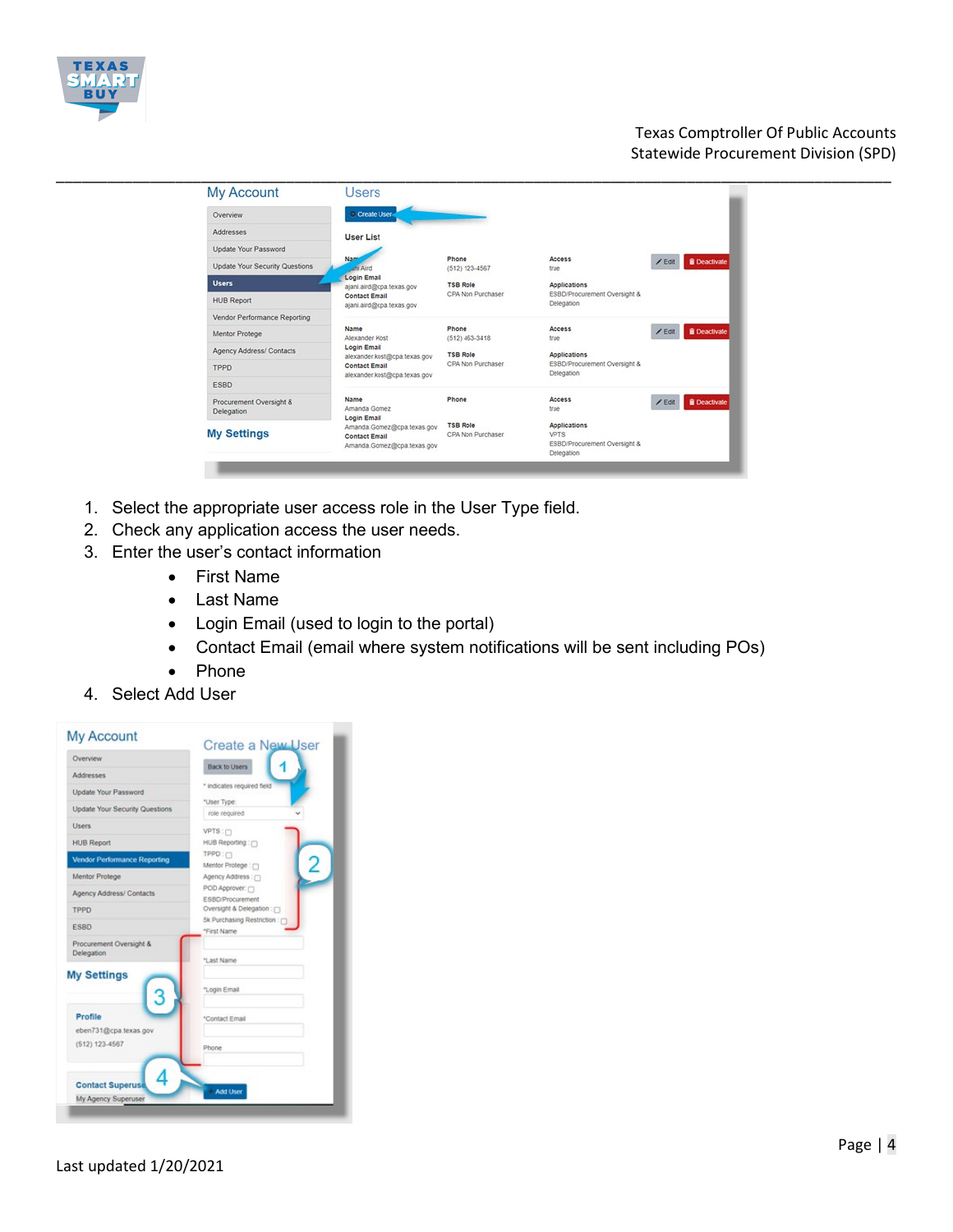

### **Editing Users**

- 1. Choose Users from My Account Navigation
- 2. Select the Edit button associated with the desired user.

| Overview                              | C Create User                 |                          |                                            |                                |
|---------------------------------------|-------------------------------|--------------------------|--------------------------------------------|--------------------------------|
| <b>Addresses</b>                      | <b>User List</b>              |                          |                                            |                                |
| <b>Update Your Password</b>           |                               |                          |                                            |                                |
| <b>Update Your Security Questions</b> | Name                          | Phone                    | <b>Access</b><br>true                      | <b>i</b> Deactivate<br>$/$ Edi |
| Users.                                | <b>Login Email</b>            | <b>TSB Role</b>          | <b>Applications</b>                        |                                |
| <b>HUB Report</b>                     | <b>Contact Email</b>          | <b>CPA Non Purchaser</b> | ESBD/Procurement Oversight &<br>Delegation |                                |
| Vendor Performance Reporting          |                               |                          |                                            |                                |
| <b>Mentor Protege</b>                 | <b>Name</b>                   | Phone                    | <b>Access</b><br>true                      | <b>Deactivate</b><br>$Z$ Edit  |
| <b>Agency Address/ Contacts</b>       | <b>Login Email</b>            | <b>TSB Role</b>          | <b>Applications</b>                        |                                |
| <b>TPPD</b>                           | <b>Contact Email</b>          | CPA Non Purchaser        | ESBD/Procurement Oversight &<br>Delegation |                                |
| <b>ESBD</b>                           | has beenfully our became once |                          |                                            |                                |

\_\_\_\_\_\_\_\_\_\_\_\_\_\_\_\_\_\_\_\_\_\_\_\_\_\_\_\_\_\_\_\_\_\_\_\_\_\_\_\_\_\_\_\_\_\_\_\_\_\_\_\_\_\_\_\_\_\_\_\_\_\_\_\_\_\_\_\_\_\_\_\_\_\_\_\_\_\_\_\_\_\_\_\_\_\_\_\_\_\_\_\_\_\_\_\_\_\_

- 3. The User's information will be displayed
- 4. Make required changes
- 5. Select Update User
- 6. Cancel will not save changes

| <b>Edit User</b>                            | <b>CLOSE ×</b>               |
|---------------------------------------------|------------------------------|
| * indicates required field                  |                              |
| Non Purchaser<br>$\checkmark$<br>*TSB Role: |                              |
| $VPTS: \Box$                                |                              |
| HUB Reporting : □                           |                              |
| $TPPD: \Box$                                |                              |
| Mentor Protege: 0                           |                              |
| Agency Address : □                          |                              |
| POD Approver: 0                             |                              |
| ESBD/Procurement Oversight & Delegation:    |                              |
| 5K Purchasing Restriction: n                |                              |
| *First Name                                 |                              |
|                                             |                              |
| *Last Name                                  |                              |
|                                             |                              |
| Phone                                       |                              |
|                                             |                              |
| <b>Contact Email</b>                        |                              |
| a                                           |                              |
|                                             |                              |
|                                             |                              |
|                                             | <b>Update User</b><br>Cancel |
|                                             |                              |
|                                             |                              |

**Note: You are not allowed to change the login email. If the login email address needs to be changed or corrected you will need to contact the Texas SmartBuy Help Desk.**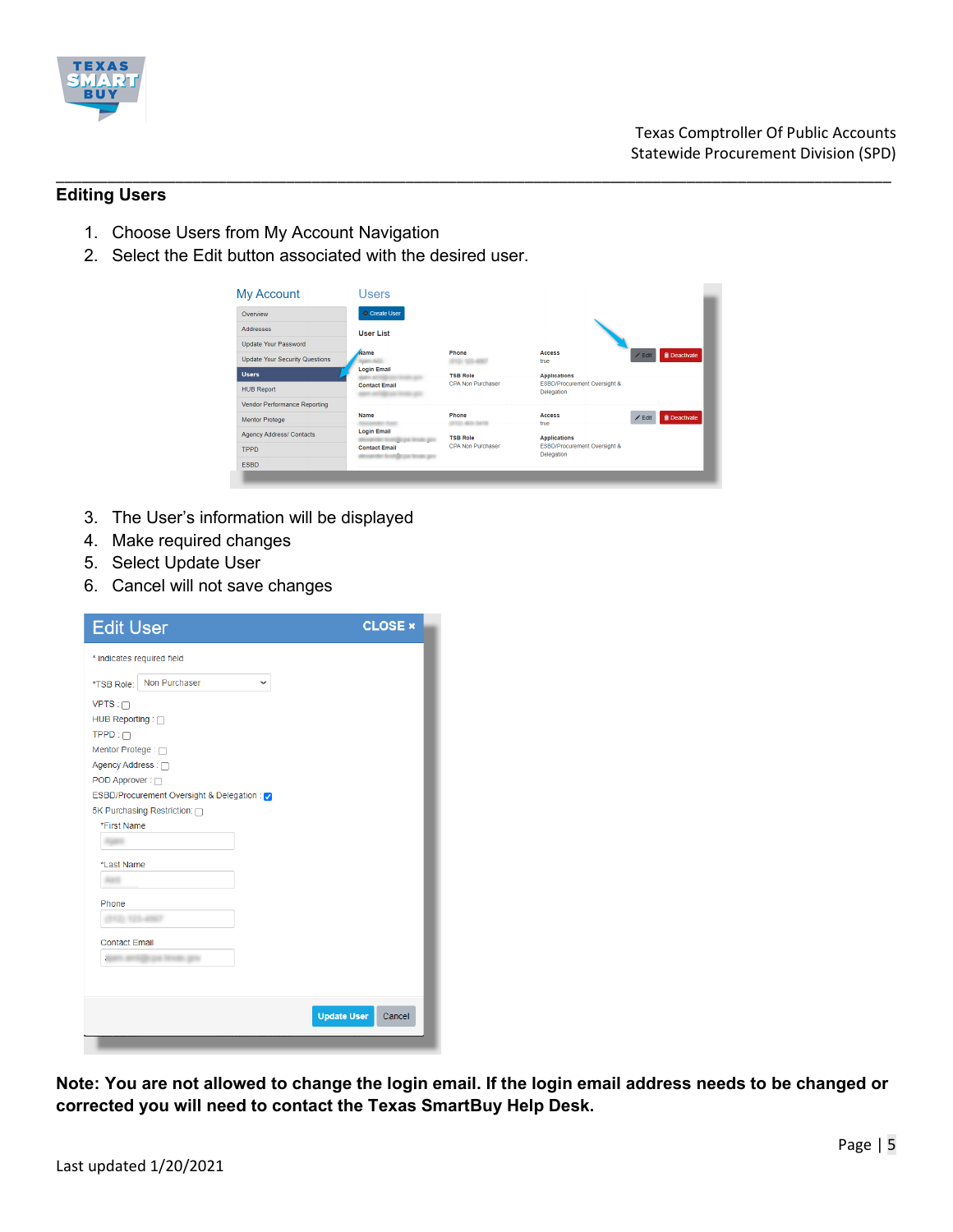

### **Deactivating/Reactivating Users**

- 1. Choose Users from My Account Navigation
- 2. Select the Deactivate button on the desired user
- 3. You will be prompted to enter the reason the user's access is being removed

\_\_\_\_\_\_\_\_\_\_\_\_\_\_\_\_\_\_\_\_\_\_\_\_\_\_\_\_\_\_\_\_\_\_\_\_\_\_\_\_\_\_\_\_\_\_\_\_\_\_\_\_\_\_\_\_\_\_\_\_\_\_\_\_\_\_\_\_\_\_\_\_\_\_\_\_\_\_\_\_\_\_\_\_\_\_\_\_\_\_\_\_\_\_\_\_\_\_

4. Select Yes to remove the user's access

| <b>My Account</b>                     | Users                                                                                                  |                                      |                                                                                  |                                 |
|---------------------------------------|--------------------------------------------------------------------------------------------------------|--------------------------------------|----------------------------------------------------------------------------------|---------------------------------|
| Overview                              | Create User                                                                                            |                                      |                                                                                  |                                 |
| Addresses                             | <b>User List</b>                                                                                       |                                      |                                                                                  |                                 |
| <b>Update Your Password</b>           |                                                                                                        |                                      |                                                                                  |                                 |
| <b>Update Your Security Questions</b> | Nam                                                                                                    | Phone<br>$(512) 123 - 4567$          | Access<br>true                                                                   | $E$ dit<br><b>B</b> Deactivate  |
| <b>Users</b>                          | Login Email<br>signification single plans counsely grow.                                               | <b>TSB Role</b>                      | <b>Applications</b>                                                              |                                 |
| <b>HUB Report</b>                     | <b>Contact Email</b>                                                                                   | CPA Non Purchaser                    | ESBD/Procurement Oversight &<br>Delegation                                       |                                 |
| Vendor Performance Reporting          |                                                                                                        |                                      |                                                                                  |                                 |
| Mentor Protege                        | Name<br>A Annapolis Adapt                                                                              | Phone<br>$(512)$ 463-3418            | <b>Access</b><br>true                                                            | <b>B</b> Deactivate<br>$/$ Edit |
| Agency Address/ Contacts              | Login Email                                                                                            | <b>TSB Role</b>                      | <b>Applications</b>                                                              |                                 |
| TPPD                                  | Station and the company of the station of M<br><b>Contact Email</b>                                    | CPA Non Purchaser                    | ESBD/Procurement Oversight &<br>Delegation                                       |                                 |
| <b>ESBD</b>                           |                                                                                                        |                                      |                                                                                  |                                 |
| Procurement Oversight &               | Name<br>Amanda Caman                                                                                   | Phone                                | <b>Access</b><br>true                                                            | <b>B</b> Deactivate<br>$/$ Edit |
| Delegation                            | Login Email                                                                                            |                                      |                                                                                  |                                 |
| <b>My Settings</b>                    | nementes, onn maggioperationes, god<br><b>Contact Email</b><br>Associate the control and Associate and | <b>TSB Role</b><br>CPA Non Purchaser | <b>Applications</b><br><b>VPTS</b><br>ESBD/Procurement Oversight &<br>Delegation |                                 |

| <b>Deactivate User</b>                                                                   | <b>CLOSE ×</b>   |
|------------------------------------------------------------------------------------------|------------------|
| Are you sure you want to deactivate this user?<br>Please enter reason for removing user: |                  |
|                                                                                          | Yes<br><b>No</b> |

5. You will receive this confirmation message. Press OK to close the message box.



6. To reactivate a user's access select Reactivate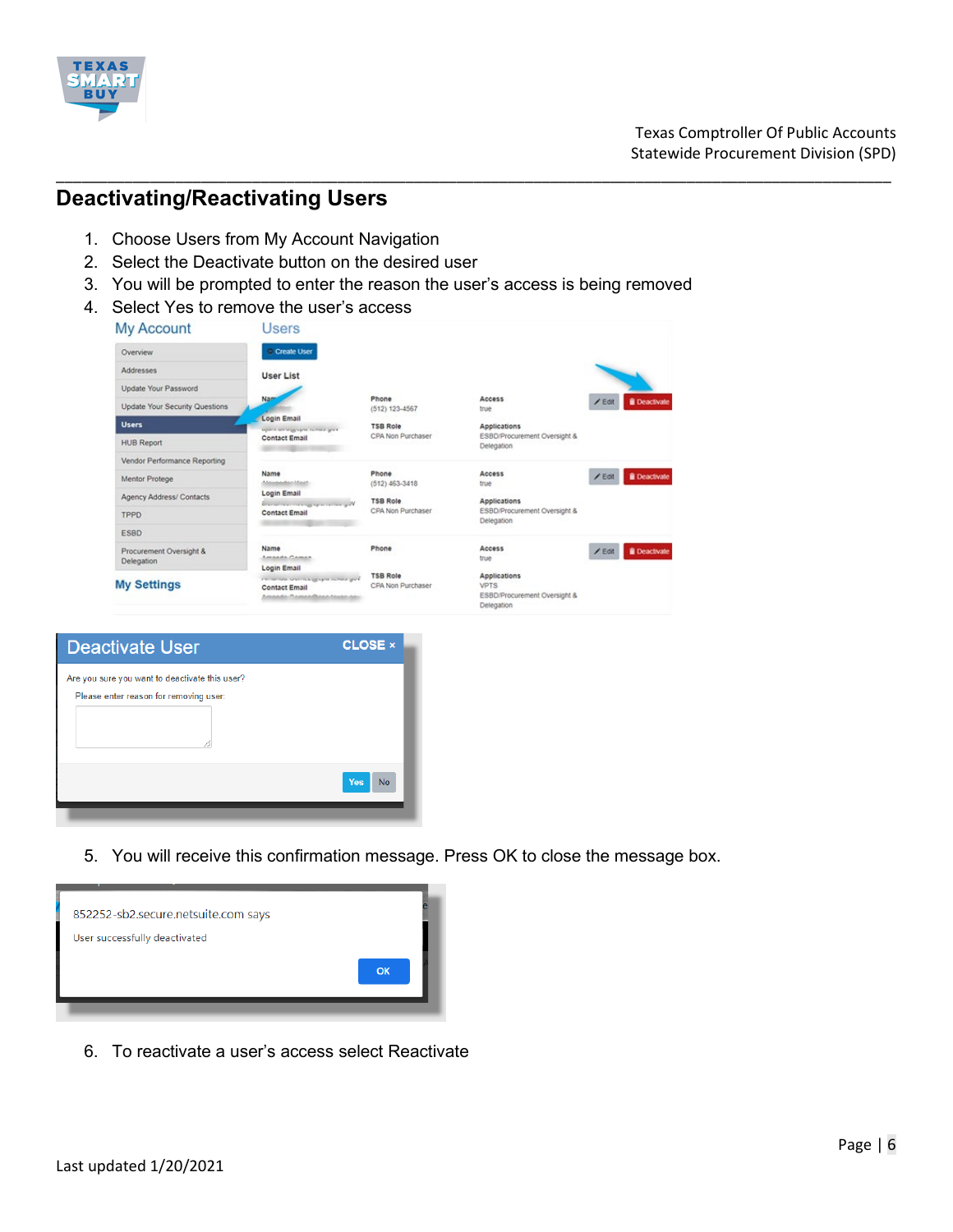

Texas Comptroller Of Public Accounts Statewide Procurement Division (SPD)

\_\_\_\_\_\_\_\_\_\_\_\_\_\_\_\_\_\_\_\_\_\_\_\_\_\_\_\_\_\_\_\_\_\_\_\_\_\_\_\_\_\_\_\_\_\_\_\_\_\_\_\_\_\_\_\_\_\_\_\_\_\_\_\_\_\_\_\_\_\_\_\_\_\_\_\_\_\_\_\_\_\_\_\_\_\_\_\_\_\_\_\_\_\_\_\_\_\_

- 7. Select the appropriate role and application permissions
- 8. Select Yes to complete the change

| <b>Reactivate User</b>                                                                                                                                                                                                                        | <b>CLOSE x</b> |
|-----------------------------------------------------------------------------------------------------------------------------------------------------------------------------------------------------------------------------------------------|----------------|
| role required<br>$\checkmark$<br>*TSB Role:<br>$VPTS: \Box$<br>HUB Reporting: n<br>$TPPD: \Box$<br>Mentor Protege : ∩<br>Agency Address : n<br>POD Approver: n<br>ESBD/Procurement Oversight & Delegation : 0<br>5K Purchaser Restriction : ∩ |                |
| Are you sure you want to reactivate this user?                                                                                                                                                                                                |                |
|                                                                                                                                                                                                                                               | Yes<br>No      |

### **Address Book**

Texas SmartBuy provides superusers with address book management for your agency. Your agency address book is a group-level address book with all your shipping and billing addresses combined for the entire agency. The list of addresses is shared by all purchasers from your respective agency.

Purchasers need to contact their superuser to add an address in the address book. A list of superuser contacts is linked from the My Account page.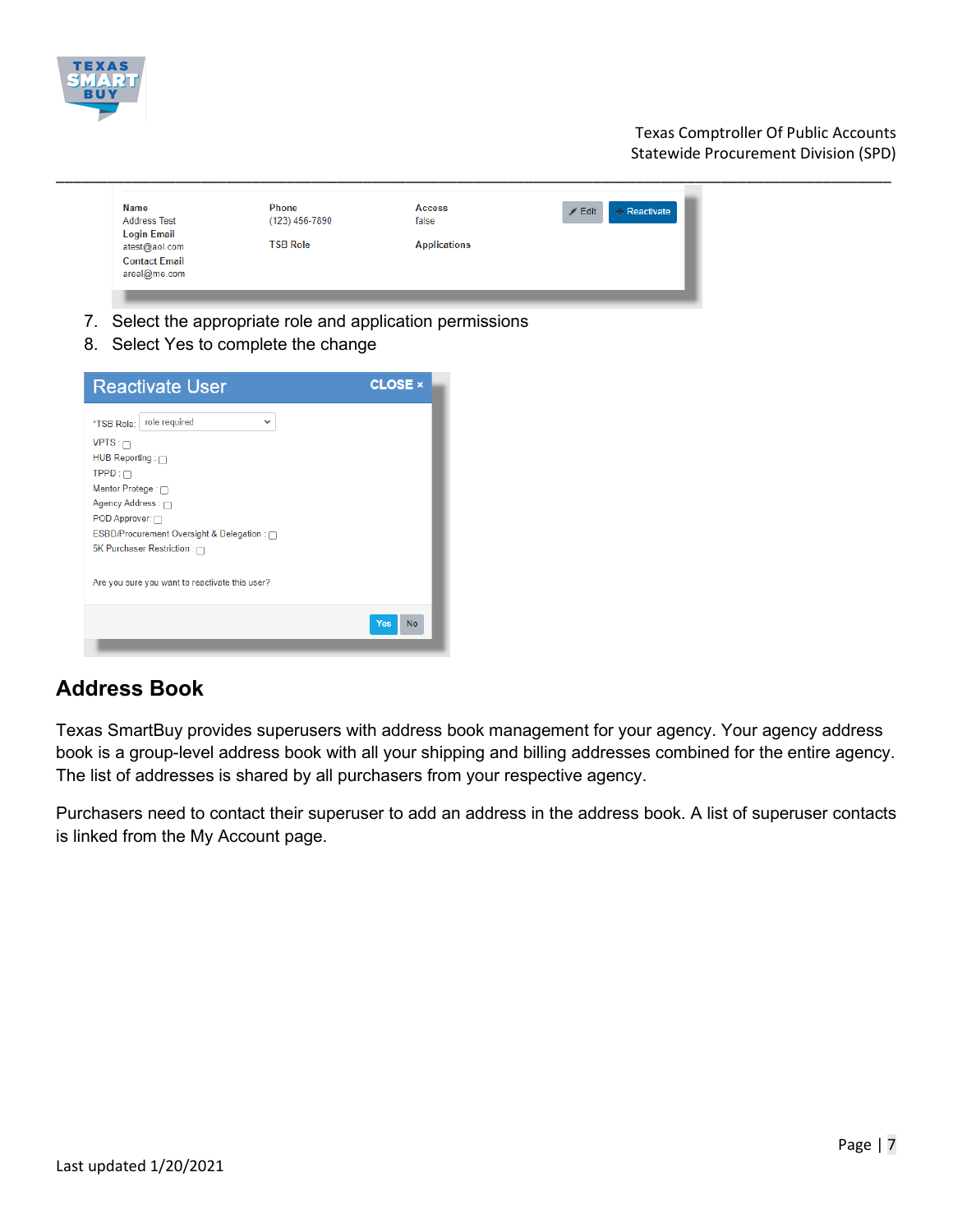

### Texas Comptroller Of Public Accounts Statewide Procurement Division (SPD)



### **Addresses Page**

As the Texas SmartBuy superuser you have additional functions on the Addresses page. Superusers are authorized to add and deactivate the address listings on behalf of the organization. Access the agency address book by selecting Addresses from the My Account navigation.

| <b>My Account</b>                            | <b>Addresses</b>                                      |                                                                           |                                                     |                                      |  |
|----------------------------------------------|-------------------------------------------------------|---------------------------------------------------------------------------|-----------------------------------------------------|--------------------------------------|--|
| Overview                                     | <b>Shipping Default</b>                               |                                                                           | <b>Billing Default</b>                              |                                      |  |
| <b>Addresses</b>                             | No default shipping address is set.                   |                                                                           | No default billing address is set.                  |                                      |  |
| <b>Update Your Password</b>                  | <b>Filter Addresses</b>                               |                                                                           |                                                     |                                      |  |
| <b>Update Your Security Questions</b>        | <b>Location Code</b>                                  | <b>Contact Name</b>                                                       | Select an Address Type                              | $\checkmark$                         |  |
| <b>Users</b>                                 | <b>Street Name</b><br>$\overline{2}$                  | City                                                                      | Zip                                                 |                                      |  |
| <b>HUB Report</b>                            |                                                       |                                                                           | <b>Clear Filters</b><br><b>Search</b>               | 3                                    |  |
| Vendor Performance Reporting                 | <b>Address M</b>                                      |                                                                           |                                                     |                                      |  |
| <b>Mentor Protege</b>                        | <b>Export Address Book</b>                            | <sup>©</sup> New Address                                                  | Sort By: Location Code ↓ Show: 10 ↓ results er page |                                      |  |
| <b>Agency Address/ Contacts</b>              |                                                       |                                                                           |                                                     |                                      |  |
| <b>TPPD</b>                                  | <b>Address 1</b><br><b>Lubbock Enforcement Office</b> | <b>Address 2</b><br>5012 50th Street                                      | <b>Address 3</b><br>Suite 202                       | <b>m</b> Deactivate<br>$\angle$ Edit |  |
| <b>ESBD</b>                                  | <b>Location Code</b><br>2H <sub>03</sub>              | <b>Contact Name</b>                                                       | <b>State Zip</b><br>City,<br>Lubbock, TX 79414      | ☆ Set My Default Shipping            |  |
| Procurement Oversight &<br><b>Delegation</b> | <b>Type</b><br>Shipping                               | Phone                                                                     |                                                     |                                      |  |
| <b>My Settings</b>                           | <b>Address 1</b><br>925 Lamar                         | <b>Address 2</b><br><b>Suite 1900</b>                                     | <b>Address 3</b>                                    | <b>iii</b> Deactivate<br>$Z$ Edit    |  |
|                                              | <b>Location Code</b>                                  | <b>Contact Name</b>                                                       | City.<br><b>State Zip</b>                           | $\star$ Set My Default Shipping      |  |
| <b>Profile</b>                               | 2H05<br>Type<br>Shipping                              | Phone                                                                     | Wichita Falls, TX 76301-3414                        |                                      |  |
| eben731@cpa.texas.gov<br>(512) 123-4567      | <b>Address 1</b><br>1 Village Drive Suite 250 (2nd    | Address <sub>2</sub>                                                      | <b>Address 3</b>                                    | <b>iii</b> Deactivate<br>$Z$ Edit    |  |
|                                              | Floor)<br><b>Location Code</b><br>2H06                | <b>Contact Name</b><br>Abilene Field Enforcement<br>Office- Century Plaza | City.<br><b>State Zip</b><br>Abilene, TX 79606      | <b>★ Set My Default Shipping</b>     |  |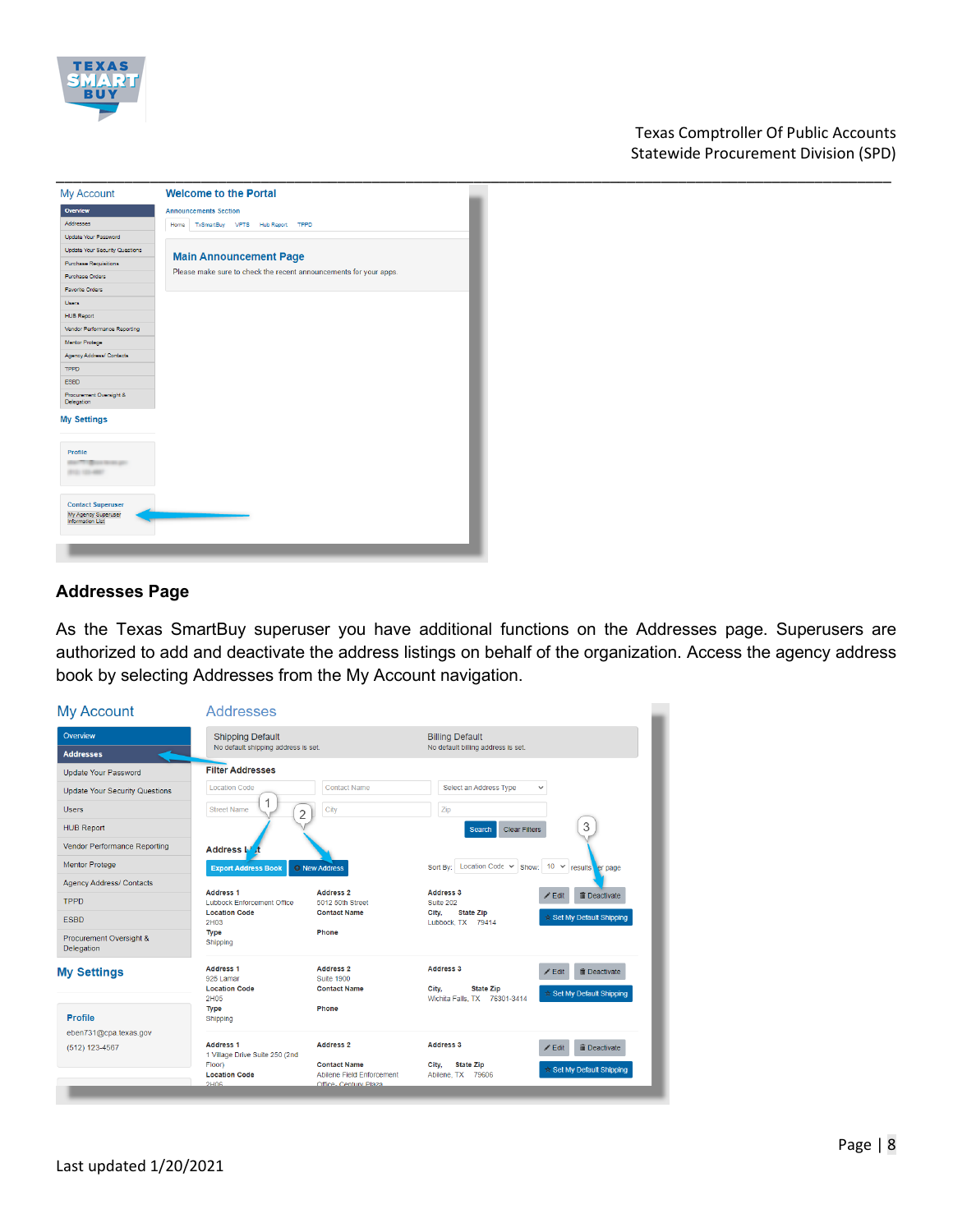

#### **1. Export Addresses**

As superuser, you can download the entire address list as a csv file (Excel). In the Address List section, select the blue "Export Address Book" button.

\_\_\_\_\_\_\_\_\_\_\_\_\_\_\_\_\_\_\_\_\_\_\_\_\_\_\_\_\_\_\_\_\_\_\_\_\_\_\_\_\_\_\_\_\_\_\_\_\_\_\_\_\_\_\_\_\_\_\_\_\_\_\_\_\_\_\_\_\_\_\_\_\_\_\_\_\_\_\_\_\_\_\_\_\_\_\_\_\_\_\_\_\_\_\_\_\_\_

NOTE: If you need to deactivate or add several addresses, you can make the edits in the file and send a request to import to the Texas SmartBuy Helpdesk. Please add a column in front of all the other columns and indicate per row the action need: Add or Deactivate.

Email the file with your update request to  $txs$  martbuy  $@cpa$  texas gov

### **2. Add Addresses**

To add an address, select the "New Address" button to enter an address your purchasers plan to use on several purchase orders. (Purchasers can use the Ad Hoc address feature for unique or one time addresses, but they are not added to the address book). Certain fields are required as indicated by an asterisk.

Required Fields:

- Address Type (Shipping, Billing, or Both)
- Address 1
- **City**
- **State**
- Zip

#### $M$

| iviy Account                          | <b>Add New Address</b>                 |                     |           |
|---------------------------------------|----------------------------------------|---------------------|-----------|
| Overview                              |                                        |                     |           |
| <b>Addresses</b>                      | <b>Back to Address Book</b>            |                     |           |
| <b>Update Your Password</b>           | * indicates required field             |                     |           |
| <b>Update Your Security Questions</b> | *Address Type: Shipping Silling        |                     |           |
| <b>Users</b>                          | <b>Location Code</b>                   | <b>Contact Name</b> | Phone     |
| <b>HUB Report</b>                     |                                        |                     |           |
| <b>Vendor Performance Reporting</b>   | *Address 1                             | Address 2           | Address 3 |
| <b>Mentor Protege</b>                 |                                        |                     |           |
| <b>Agency Address/ Contacts</b>       | *City<br>*State<br>*Zip                |                     |           |
| <b>TPPD</b>                           | TX V                                   |                     |           |
| <b>ESBD</b>                           |                                        |                     |           |
| Procurement Oversight &<br>Delegation | <b>Save Address</b><br><b>x</b> Cancel |                     |           |

Once you save a new address, it will appear in the address list, which defaults to a sort order of ascending location codes.

### **3. Deactivate Addresses**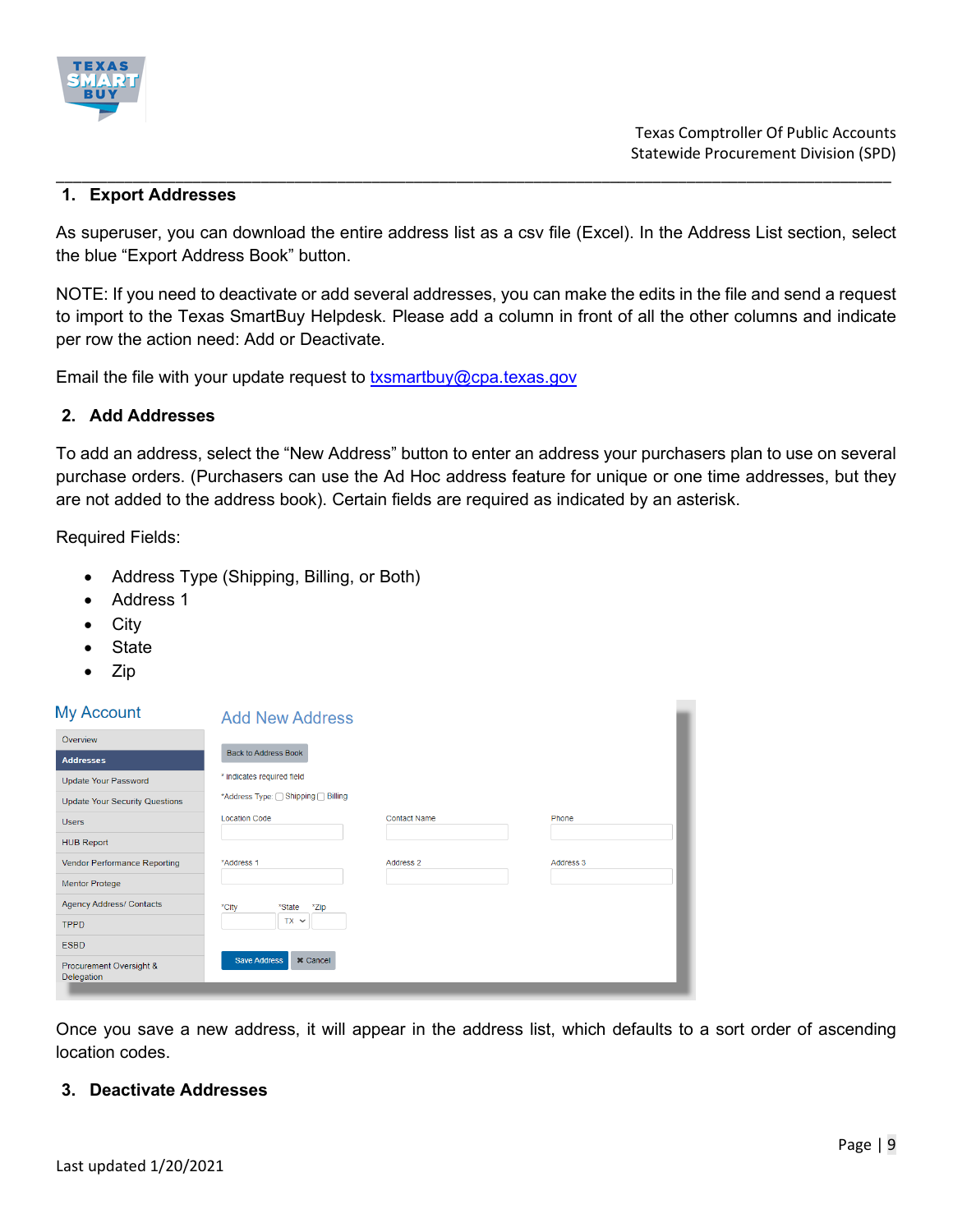

Select the gray "Deactivate" button to the right of an address listing. A confirmation message box will appear as a screen overlay.

\_\_\_\_\_\_\_\_\_\_\_\_\_\_\_\_\_\_\_\_\_\_\_\_\_\_\_\_\_\_\_\_\_\_\_\_\_\_\_\_\_\_\_\_\_\_\_\_\_\_\_\_\_\_\_\_\_\_\_\_\_\_\_\_\_\_\_\_\_\_\_\_\_\_\_\_\_\_\_\_\_\_\_\_\_\_\_\_\_\_\_\_\_\_\_\_\_\_

| <b>Filter Addresses</b>                            |                                                          |                                                                               |
|----------------------------------------------------|----------------------------------------------------------|-------------------------------------------------------------------------------|
| Location Code                                      | Contact Name                                             | Select an Address Type                                                        |
| Street Name                                        | City                                                     | Zip                                                                           |
|                                                    |                                                          | <b>Clear Filters</b><br>Search                                                |
| <b>Address List</b>                                |                                                          |                                                                               |
| <b>Export Address Book</b>                         | <b>C</b> New Address                                     | Sort By: Location Code v Show: 10 v result<br>r page                          |
| Address <sub>1</sub><br>Lubbock Enforcement Office | Address 2<br>5012 50th Street                            | Address 3<br><b><i>i</i></b> Deactivate<br>Edit<br>Suite 202                  |
| <b>Location Code</b><br>2H03                       | <b>Contact Name</b>                                      | State Zip<br>City,<br>Set My Default Shipping<br>Lubbock, TX 79414            |
| Type<br>Shipping                                   | Phone                                                    |                                                                               |
| Address 1<br>925 Lamar                             | Address 2<br>Suite 1900                                  | Address 3<br><b>B</b> Deactivate<br>/ Edit                                    |
| <b>Location Code</b><br>2H05                       | <b>Contact Name</b>                                      | State Zip<br>City.<br>Set My Default Shipping<br>Wichita Falls, TX 76301-3414 |
| Type<br>Shipping                                   | Phone                                                    |                                                                               |
|                                                    |                                                          |                                                                               |
|                                                    |                                                          |                                                                               |
|                                                    | <b>Deactivate Shared Address</b>                         | <b>CLOSE ×</b>                                                                |
|                                                    | Are you sure you want to deactivate this shared address? |                                                                               |
|                                                    |                                                          |                                                                               |

If you select the "Yes" button, the message box will update to confirm the address was deactivated.



The address will disappear from the agency address list. It will not be permanently deleted from Texas SmartBuy since it may have been used on an existing purchase order.

### **Default Addresses**

The Addresses page indicates your default shipping and billing addresses in a gray box at the top of the page. Important: The default addresses MUST be present in the gray box for purchase order entry to successfully complete. If you set a default address, it ONLY applies to your individual user account. This applies to purchasers and superusers. When a new address is created the Type field will determine if it can be used as a default billing, shipping, or both.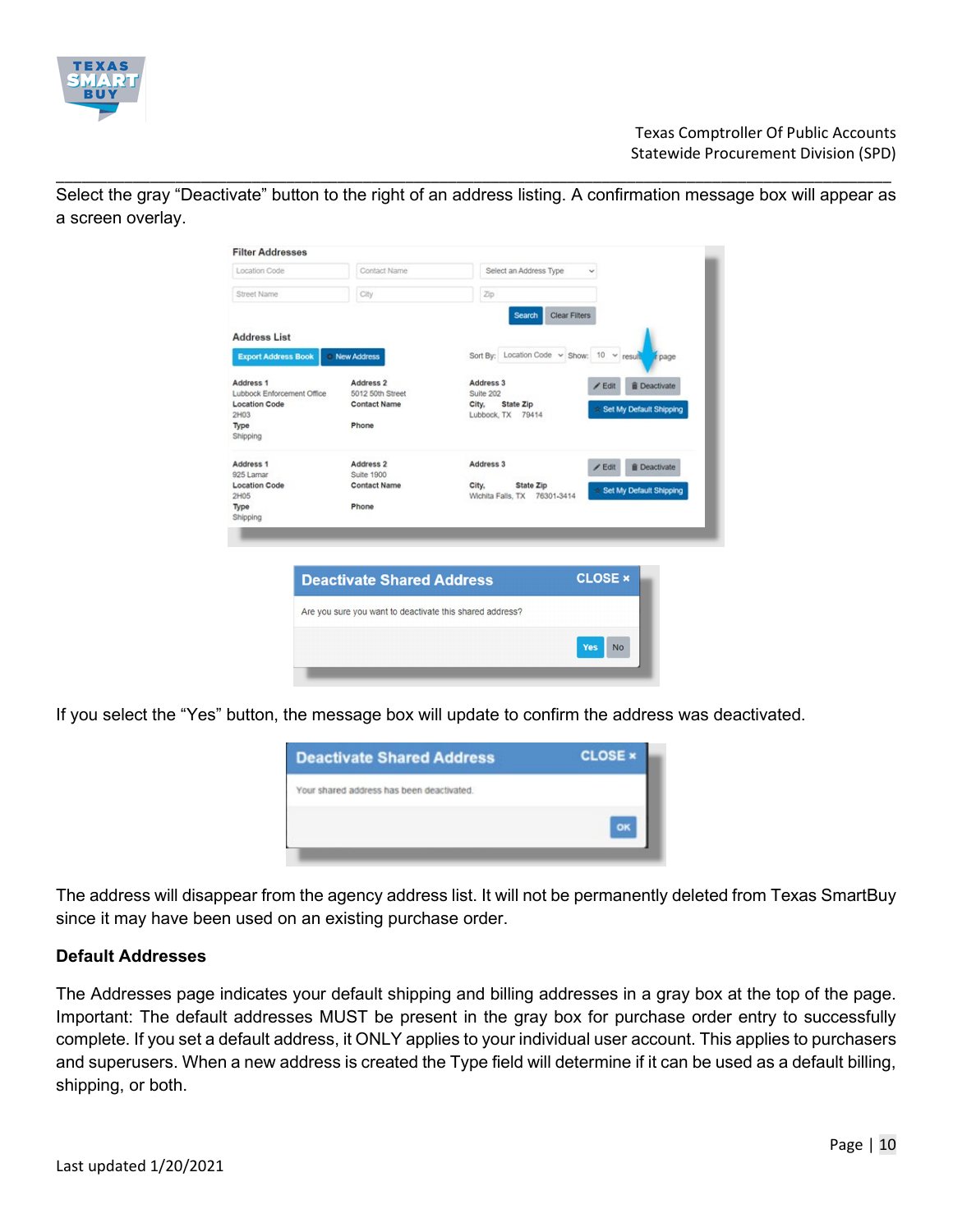

To set an address as the default, select either the "Set My Default Shipping" or "Set My Default Billing" -- or both -- to assign the defaults for your individual account.

\_\_\_\_\_\_\_\_\_\_\_\_\_\_\_\_\_\_\_\_\_\_\_\_\_\_\_\_\_\_\_\_\_\_\_\_\_\_\_\_\_\_\_\_\_\_\_\_\_\_\_\_\_\_\_\_\_\_\_\_\_\_\_\_\_\_\_\_\_\_\_\_\_\_\_\_\_\_\_\_\_\_\_\_\_\_\_\_\_\_\_\_\_\_\_\_\_\_



Once selected a confirmation message will appear. The Defaults will be indicated by blue buttons in the Address List.



If you have set up an address with just one address type, only the related "Set My Default…" button will appear in the Address List. If you need to change the address type you can select edit and make the correction.